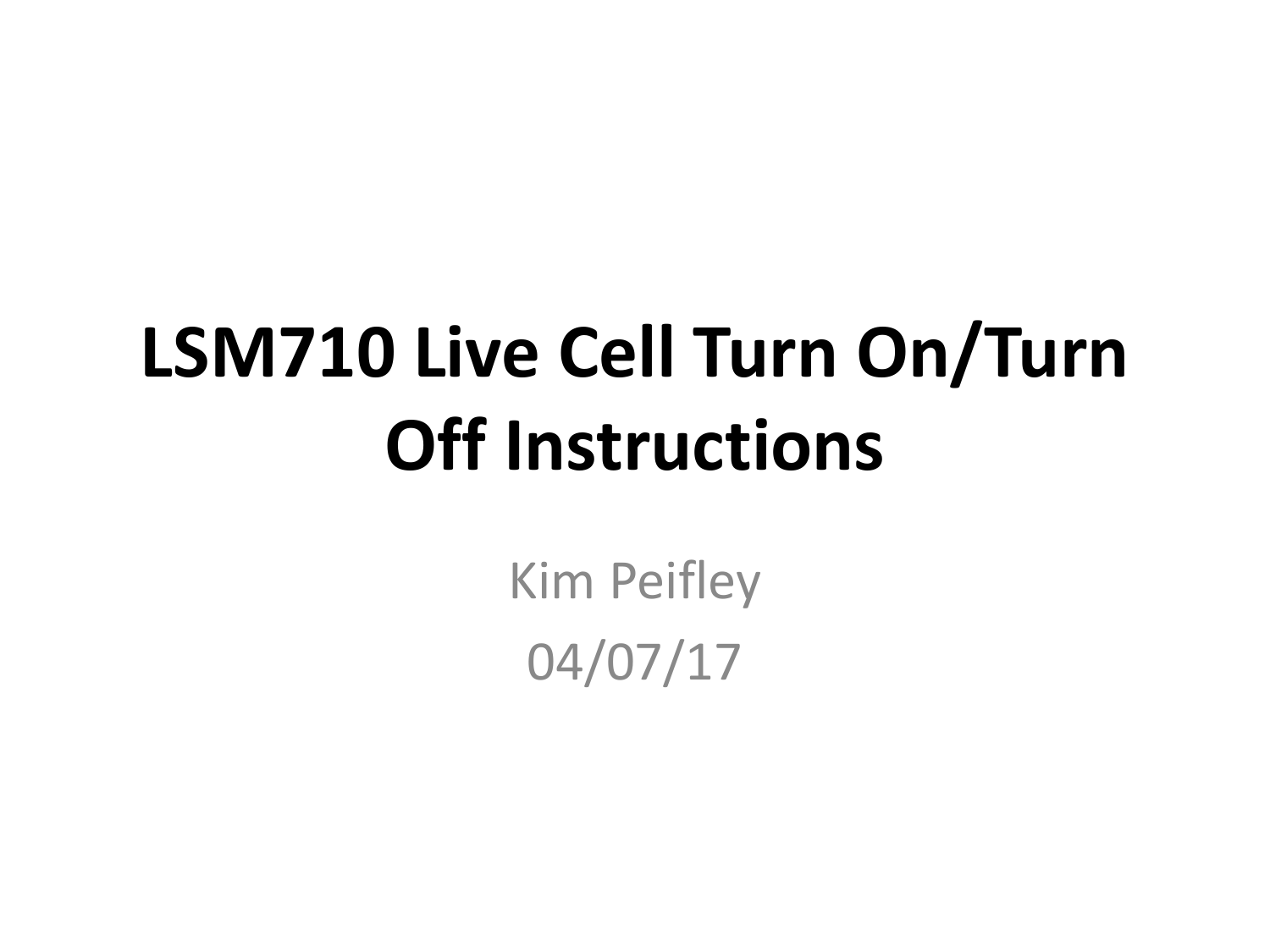**It should take 1-2 hours for conditions inside the live cell chamber to stabilize. This time plus set up time should be factored in to your scheduled time.**

**When signing up for microscope time please indicate you will be doing a live cell experiment. If the person before you is doing live cell then they know to keep everything turned on for you. Same goes for when you are finished – check if there is anyone signed up after you and if they are doing live cell you do not have to turn it off.**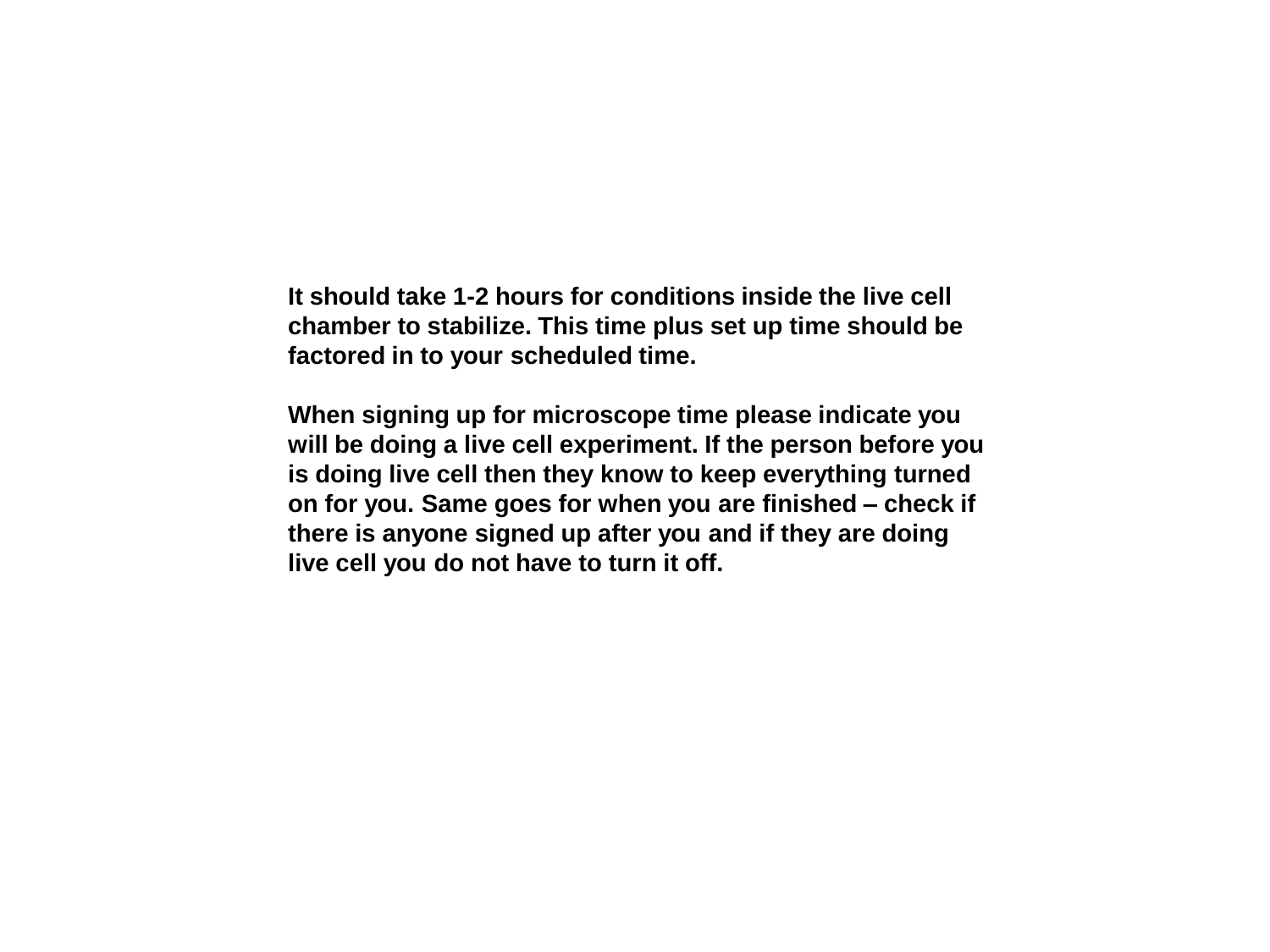**Before turning on the microscope:**

**1. Check that the CO2 is turned on.** 



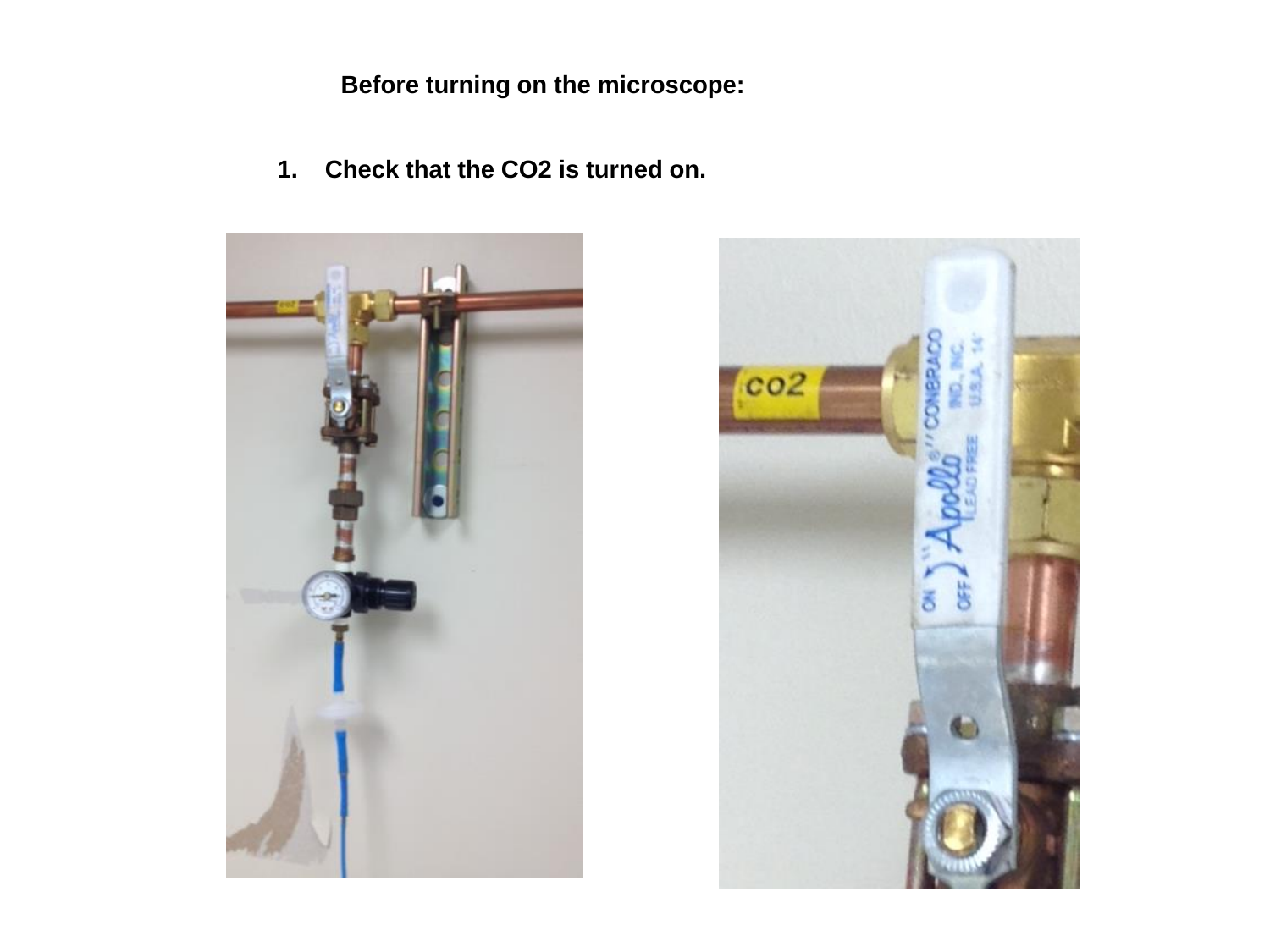**2. Determine which heated stage insert you will need.**

## **Chamber Slides Dishes**



**Note: The heated stage insert for chamber slides is located at the LSM780. If you should need it for the LSM710, contact a member of the OMAL staff in advance to make arrangements for it to be moved.**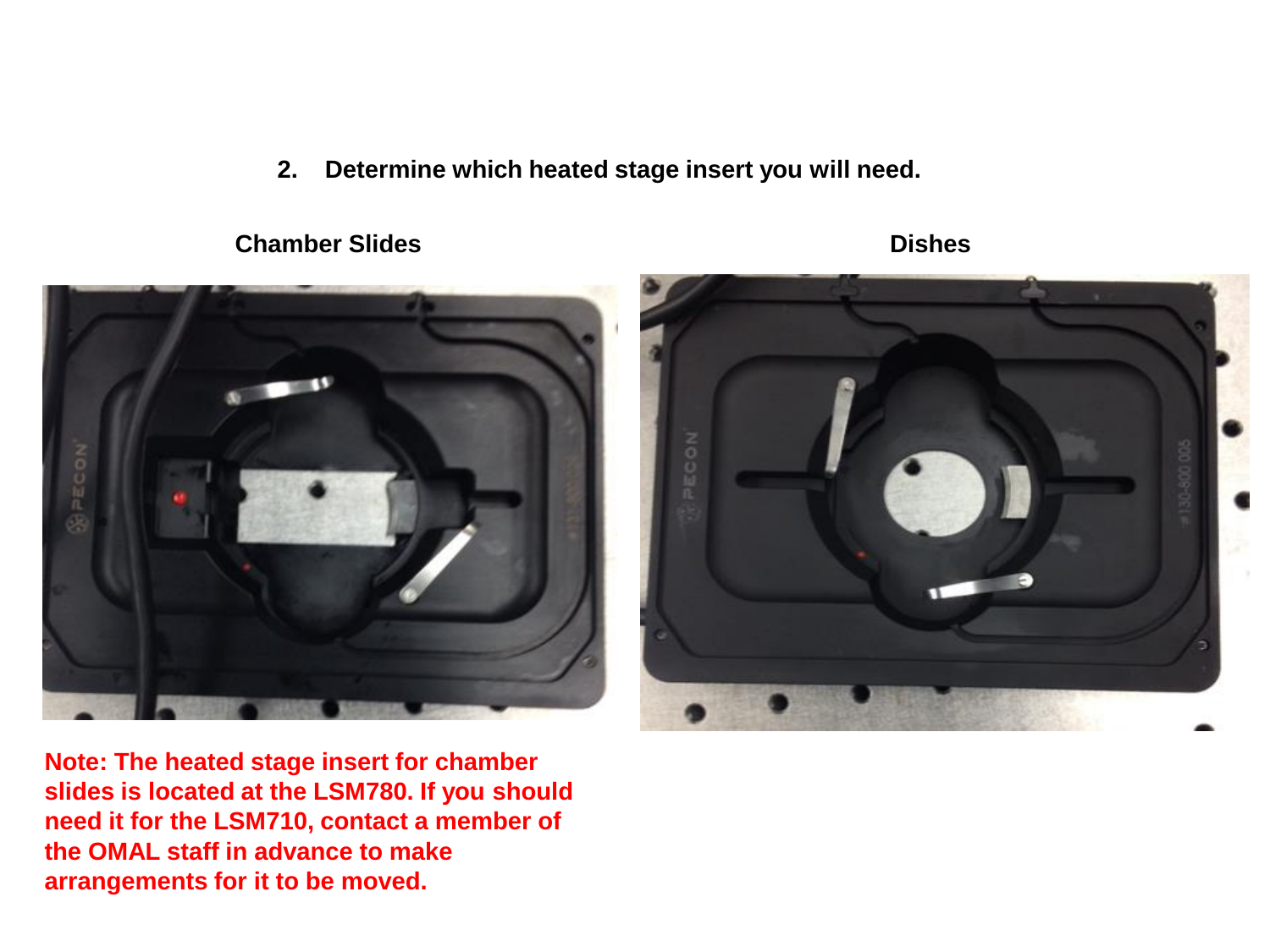**3. Plug the heated stage insert into Channel 3.**

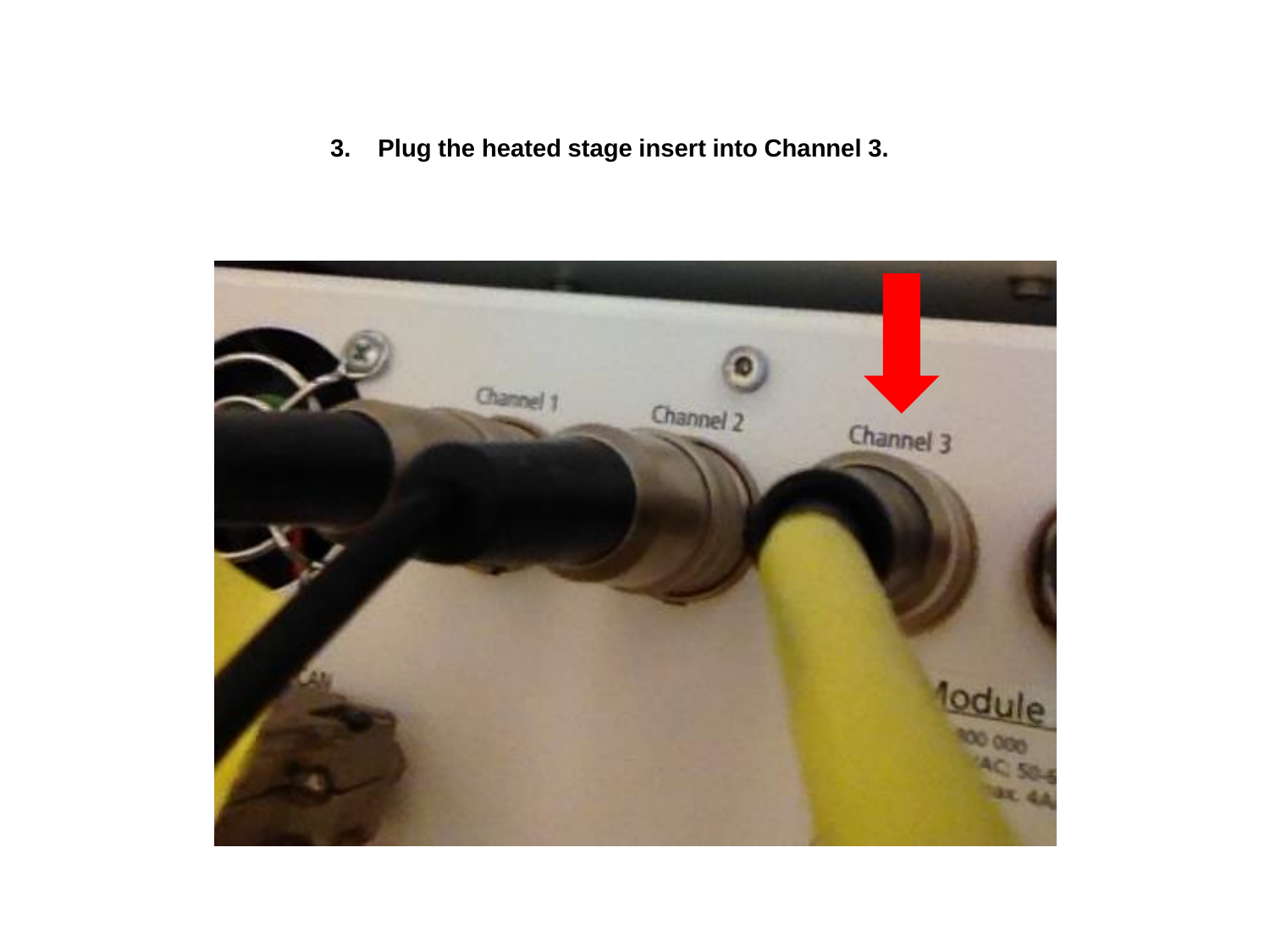**For reference: Channel 1: Heating Environmental Chamber. Channel 2: Bottle warmer. Channel 3: Heated Stage Insert.**

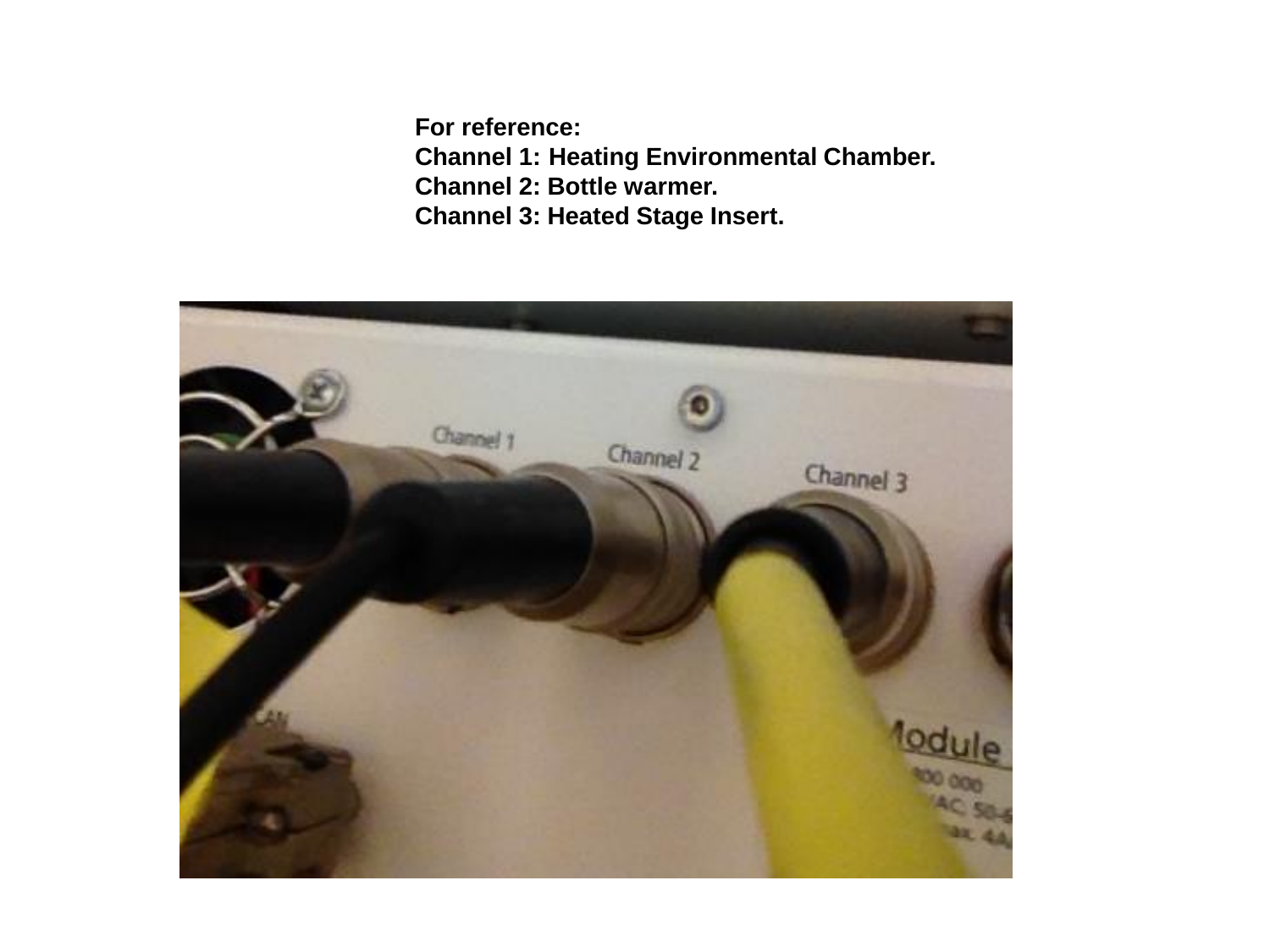**4. Turn on Live Cell Unit. There are two switches that need to be turned on. They are located on the back of the unit and are indicated with pink tape. There is one on the left side [not visible in this photo but located behind the black tubing] and the other on the right side. Detailed photos are on the following slides.**

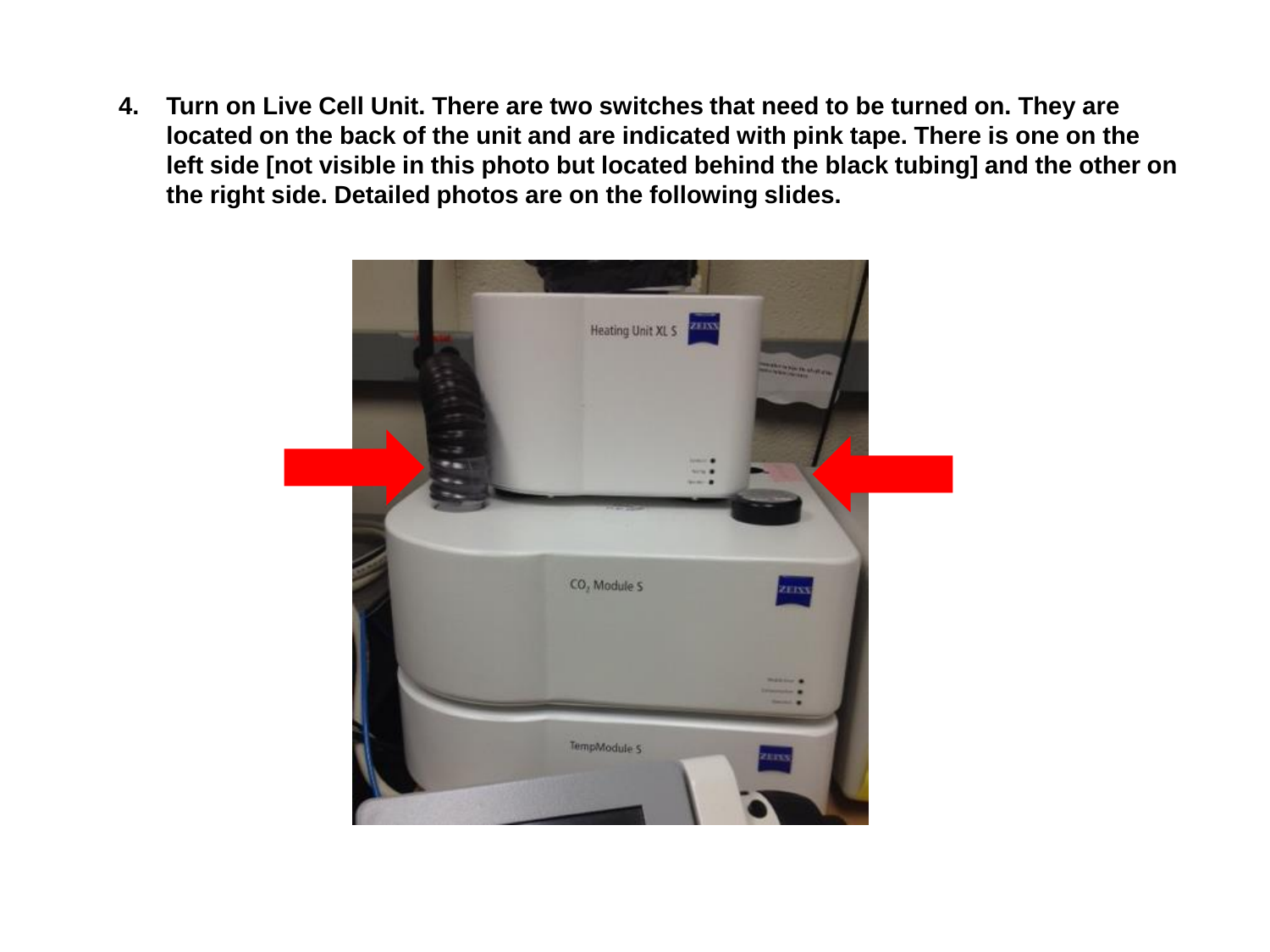**The pink tape that indicates the switch on the left his hidden by the black tubing. You can feel the switch on the back of the unit below the tape.**

**The line [----] indicates the on position.**



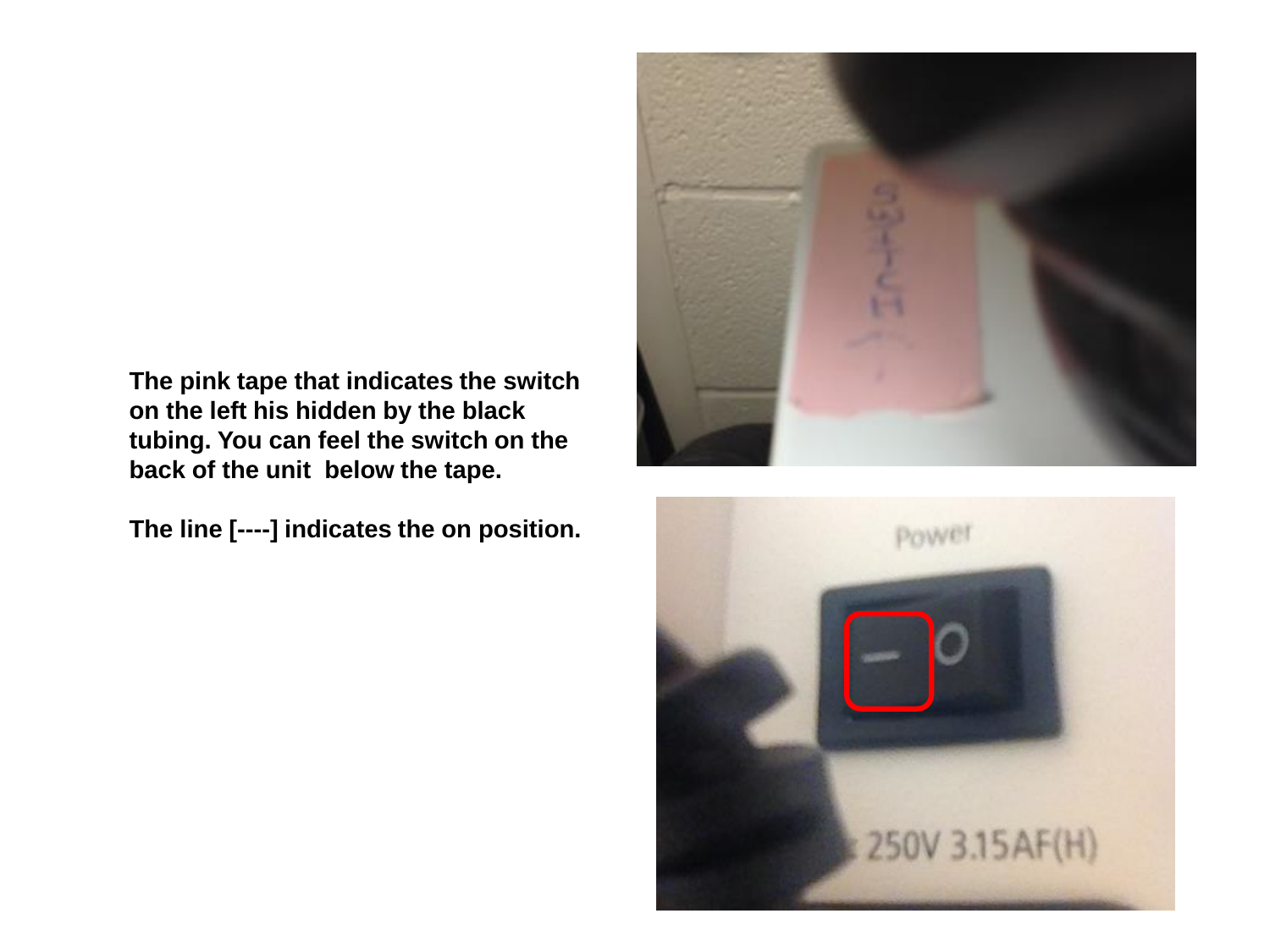**The right hand switch can be found on the back of the unit below the pink tape. The line [---] indicates the on position.**



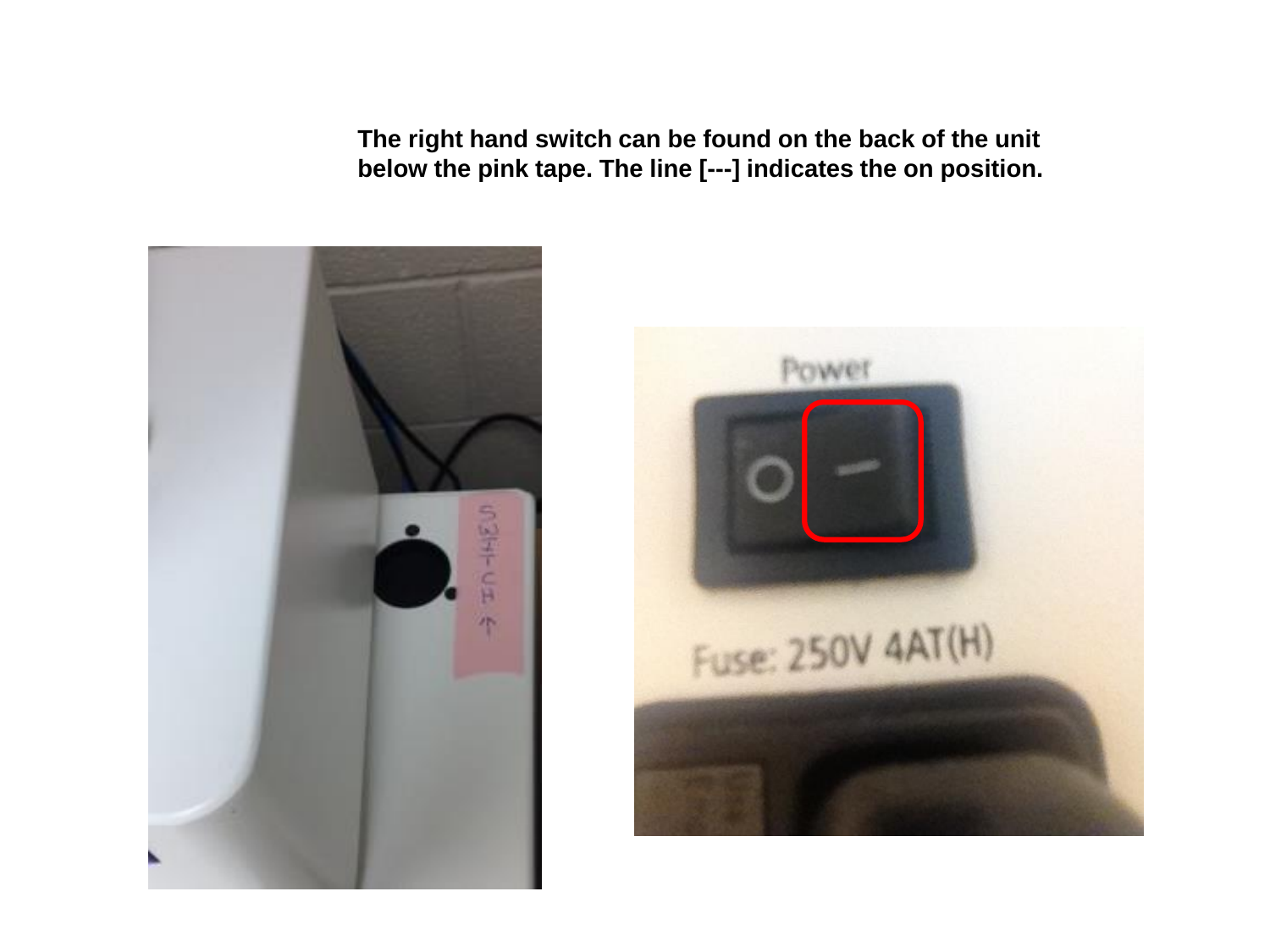- **5. Turn on Microscope using the regular Turn On procedure.**
- **6. Check to make sure the water bottle has enough water in it. If not refill.**





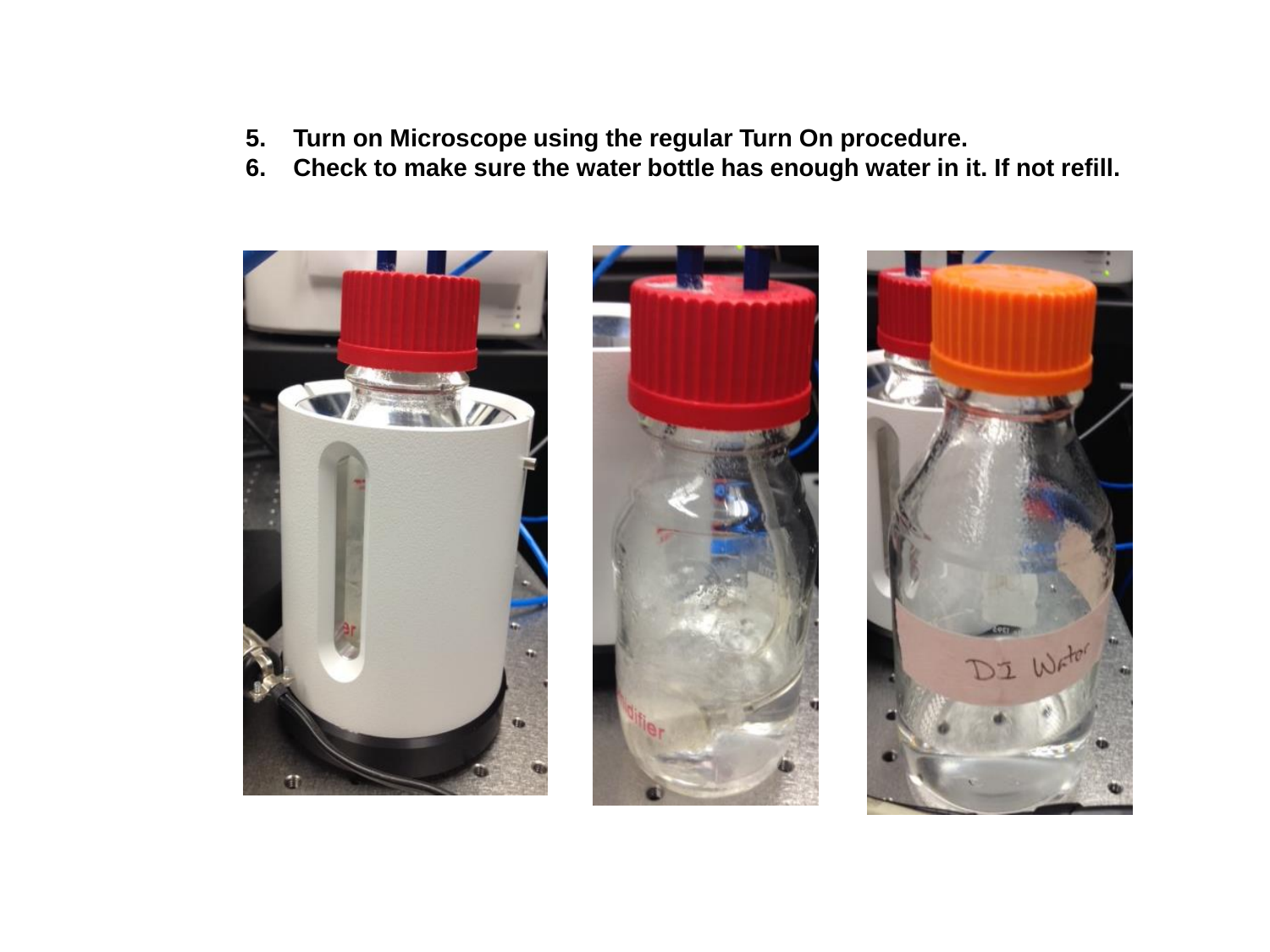**7. Place heated insert on stage. Make sure it is in securely. The heated insert for slides is placed the same way.**

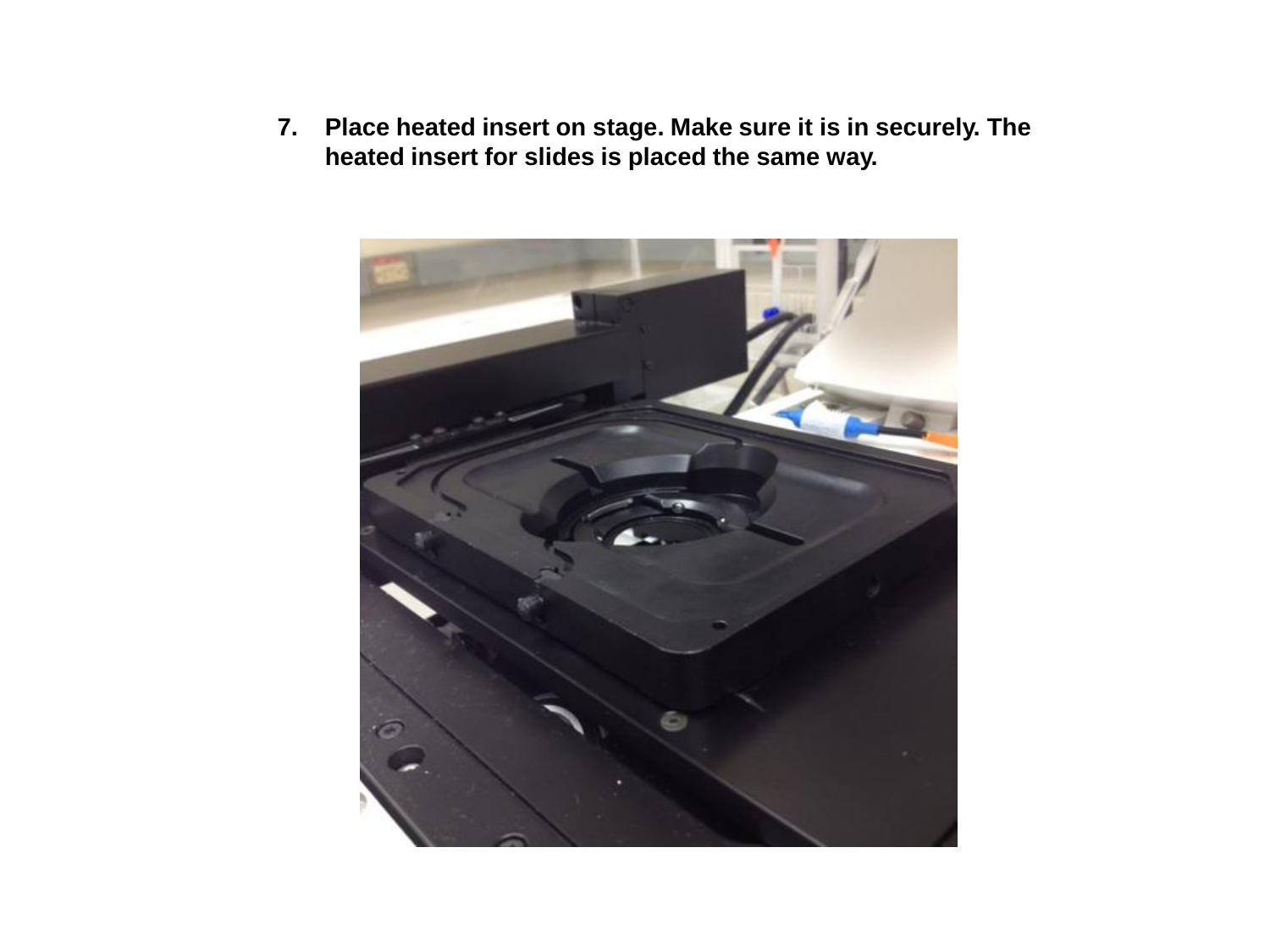**8. Place the lid on the insert.**

**The lid provides CO2 and humidity.**



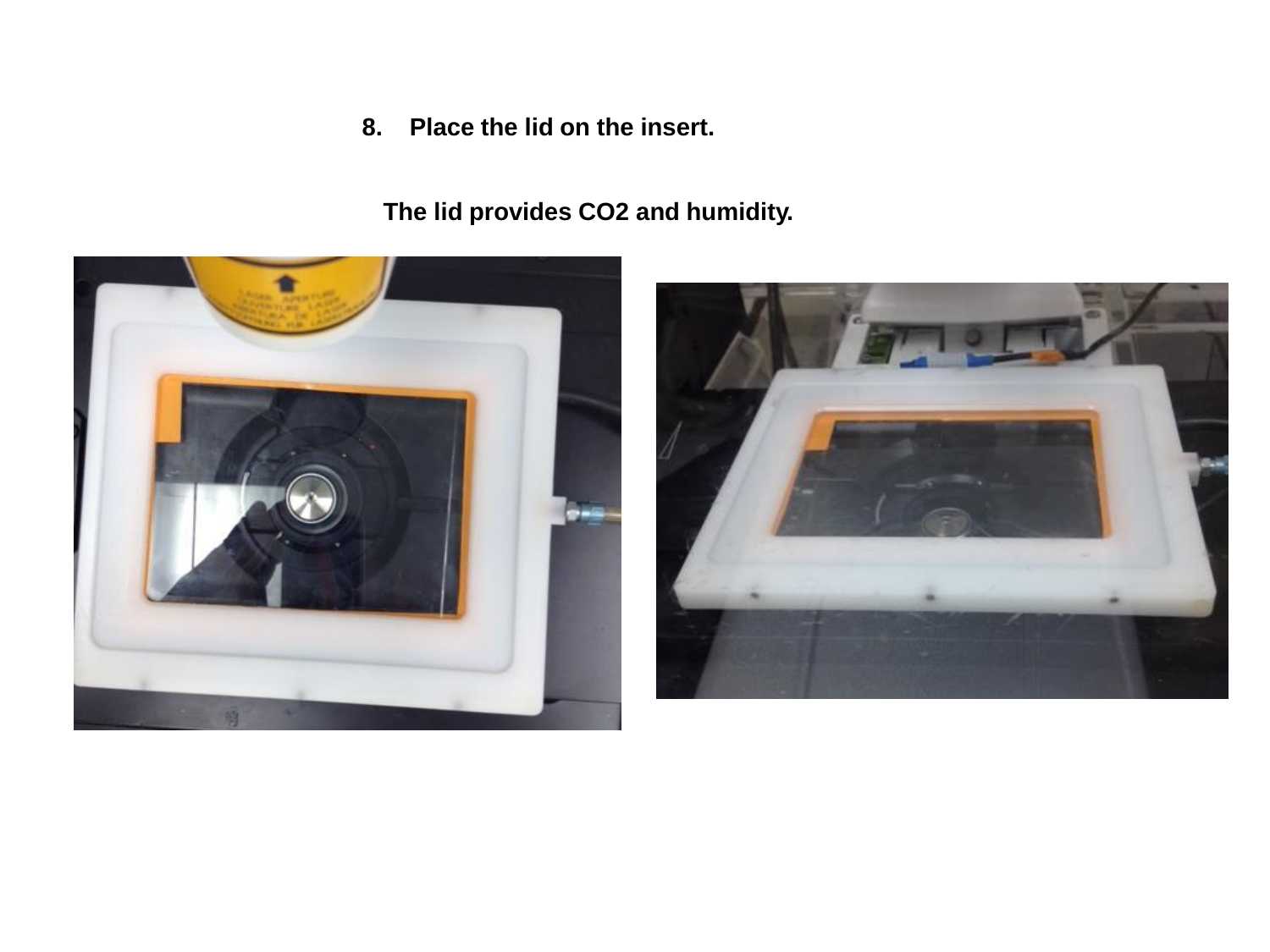**9. Carefully bring the microscope turret back in place so the condenser does not crack the glass. You may need to raise the condenser so it clears the glass.**

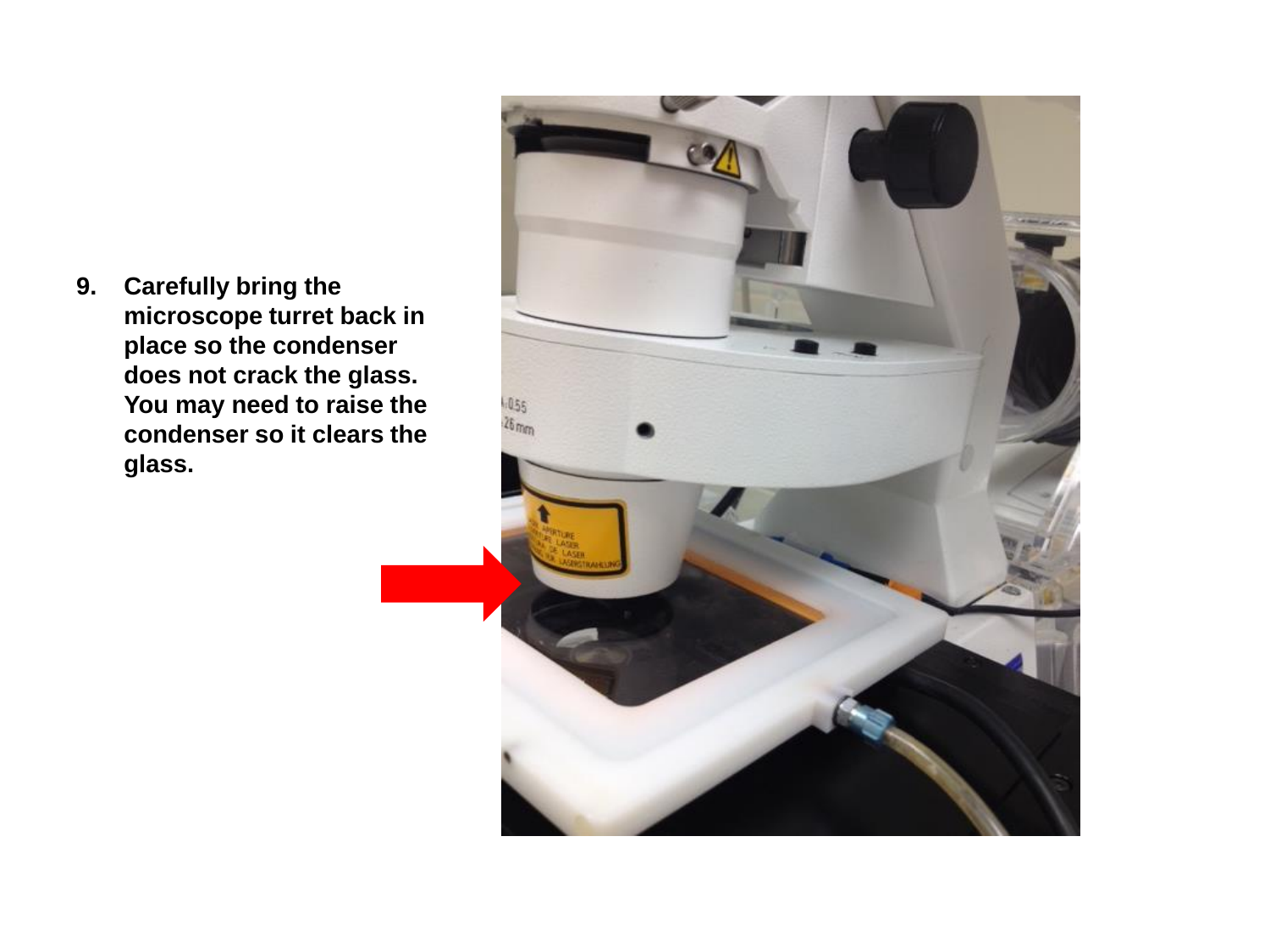**10. Be careful that the tubing does not get pinched by the microscope arm. If it does it will result in the laser safety lock being activated and the lasers will not fire.**

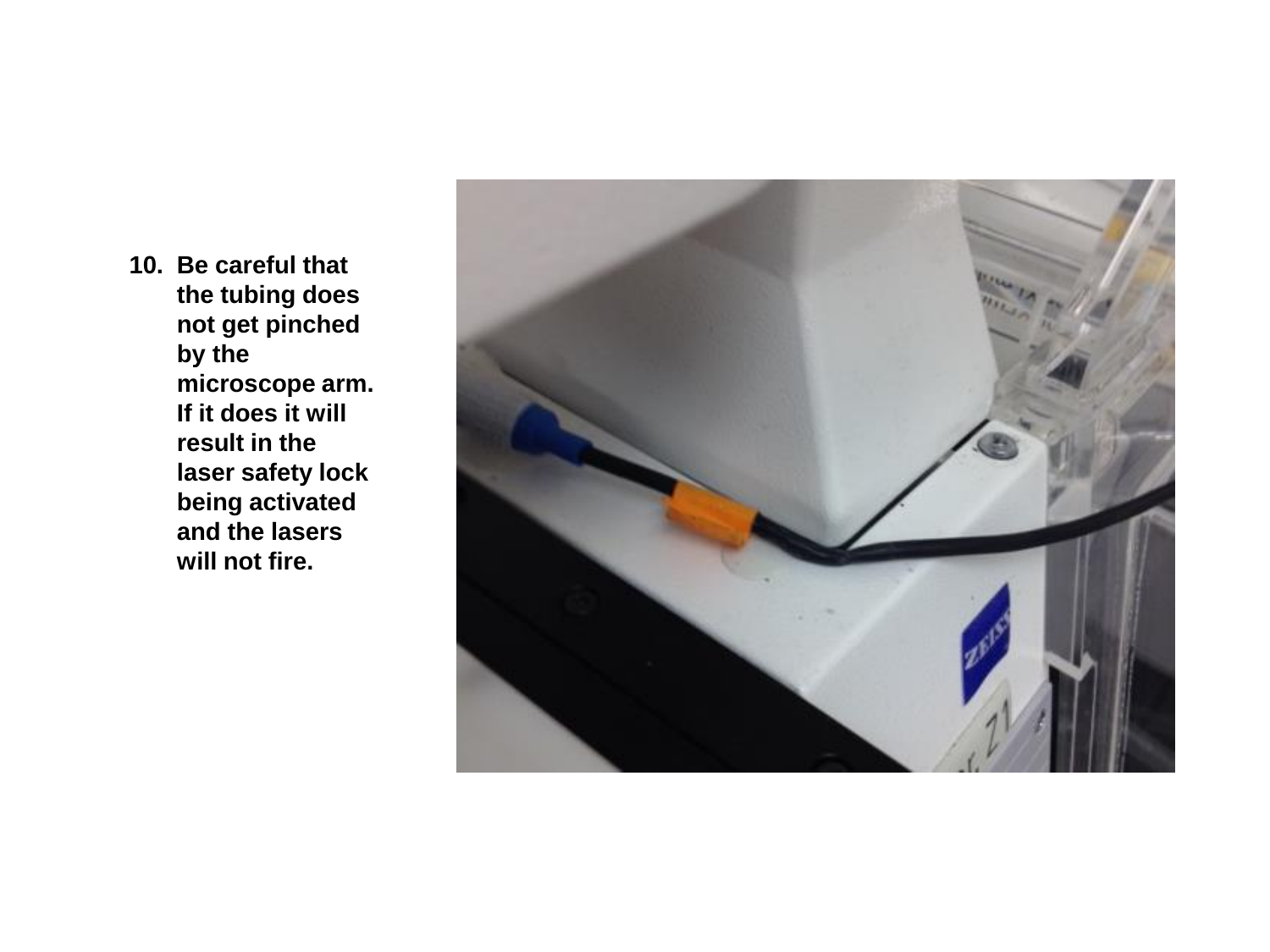**11. Make sure the live cell chamber is completely closed. Pay careful attention to the sliding doors on the lower right [red arrow].**





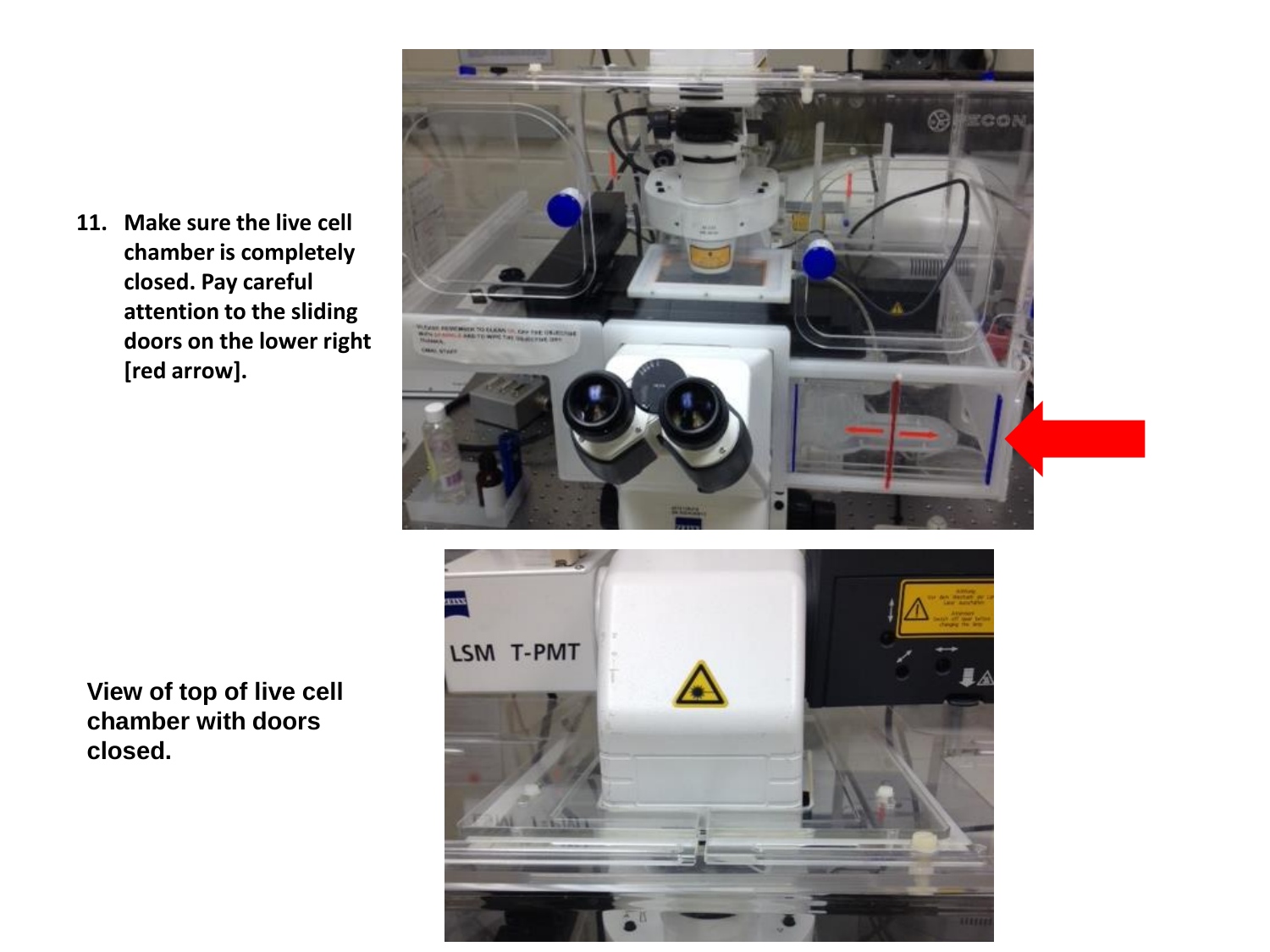**On the Touch Pad:**

- **12. On the Home Screen tap Microscope.**
- **13. Tap Incubation. If live cell elements were not turned on before the microscope was turned on this space would be blank.**



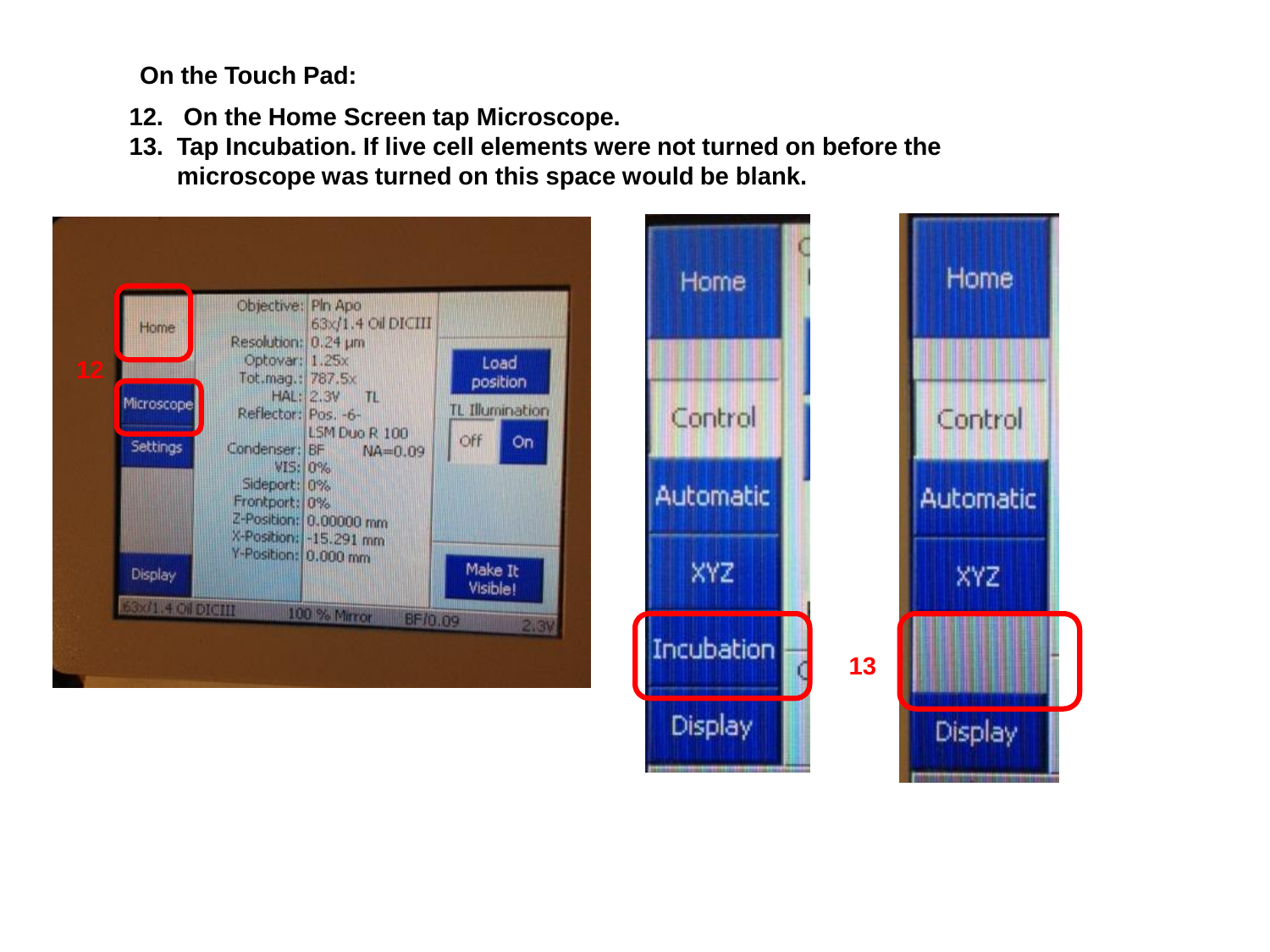**14. Currently all elements are turned off. Tap on each one to turn them on.**

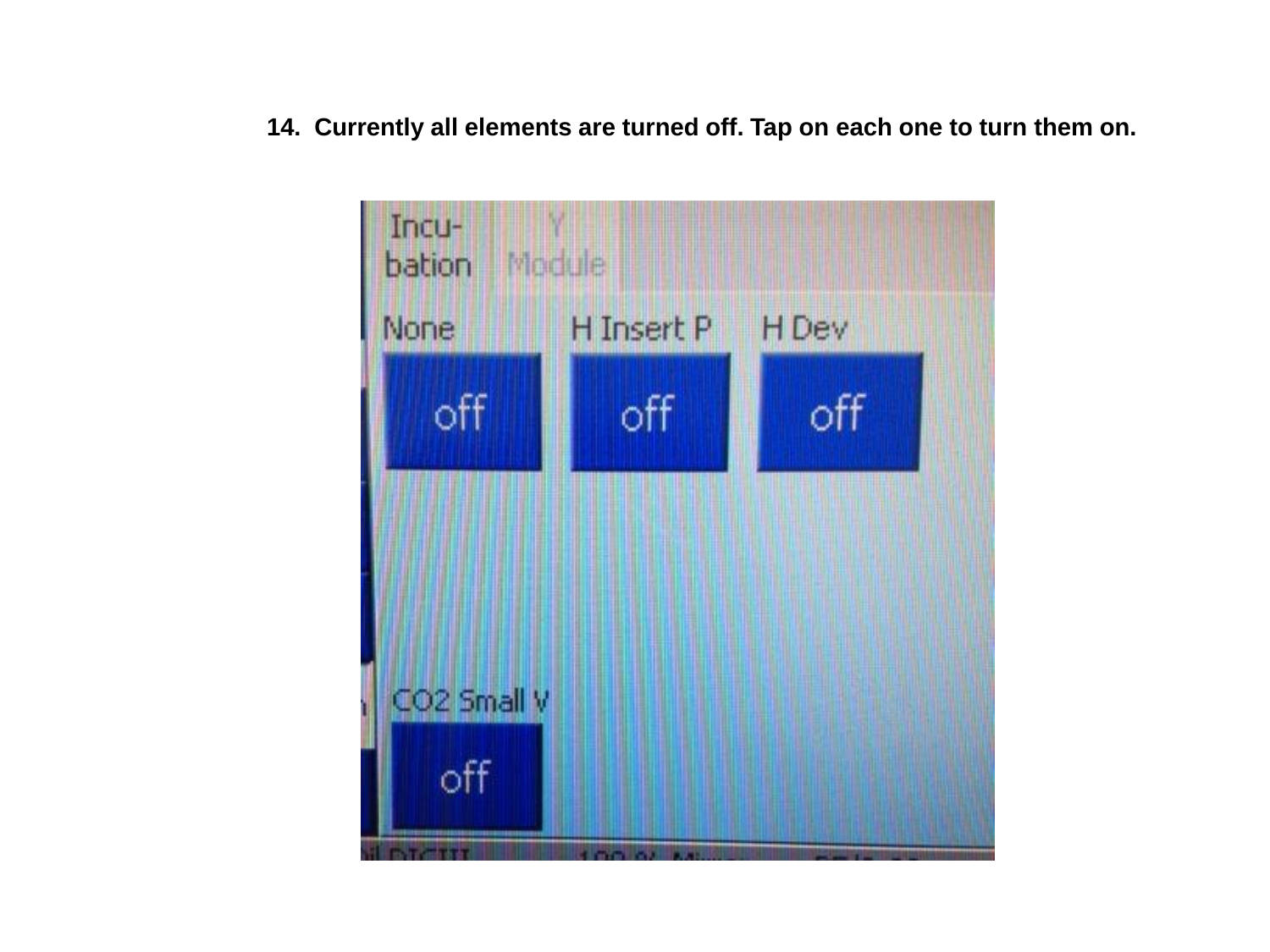- **15. Tap On to turn it on.**
- **16. Setpoint value can be adjusted by the arrows.**
- **17. Tap Ok.**

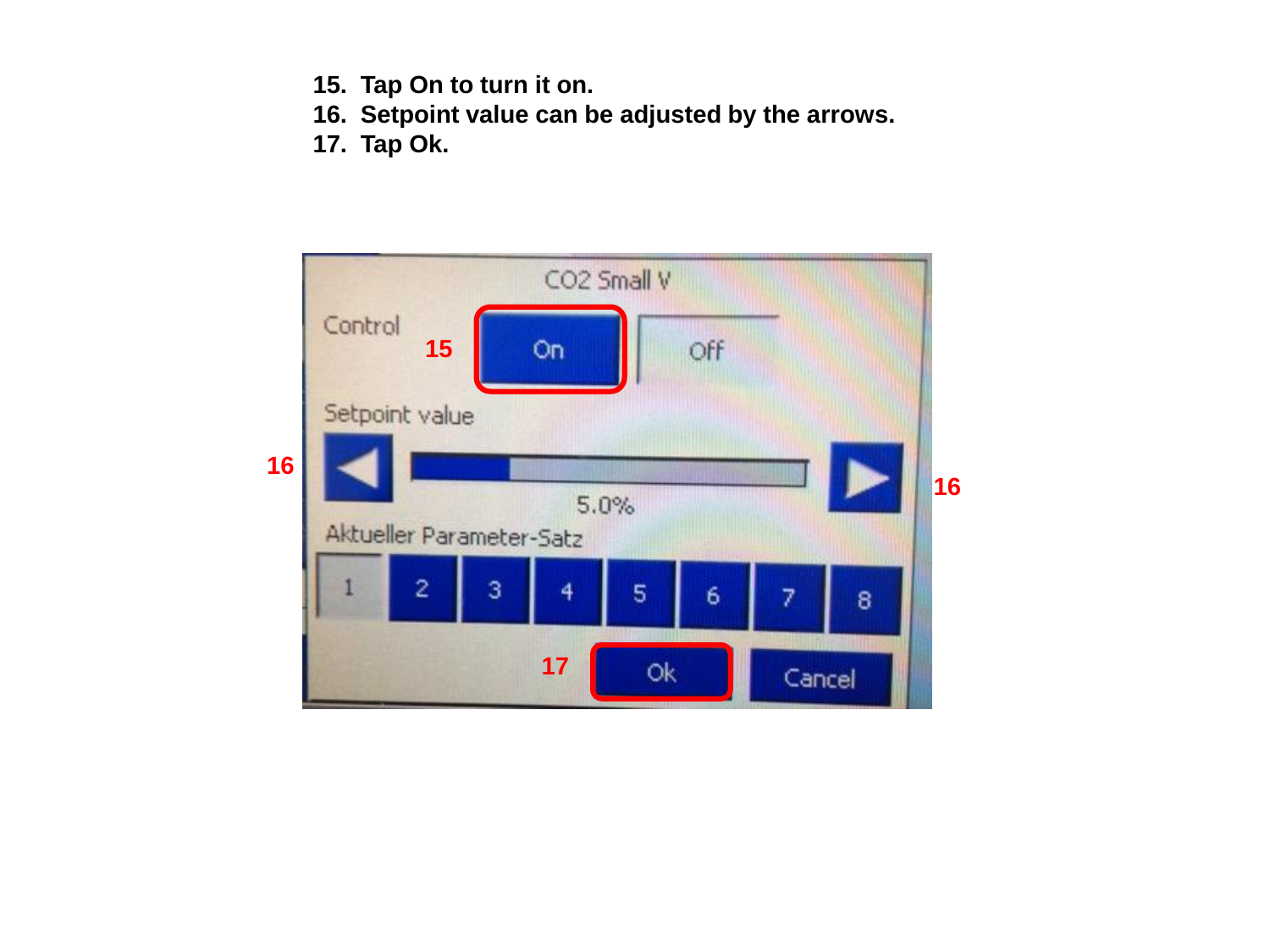**18. The touch screen now shows the status of each element.** 

**The top number is the current reading. The bottom number is the set point.**

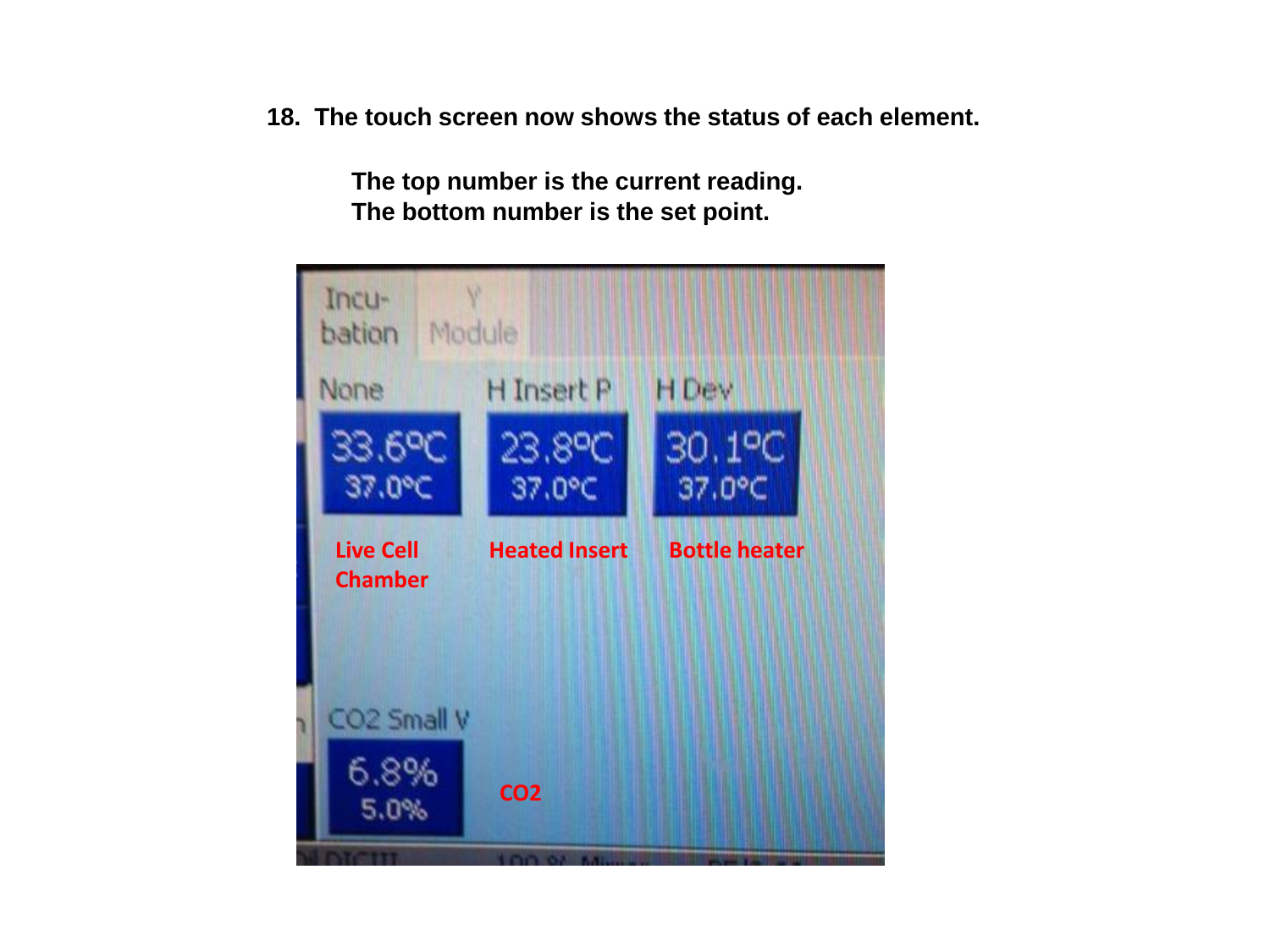**19. Dishes must be placed in an insert and secured before being put into the heated insert.**



**Use screws to tighten dish in to place [see arrows].** 



**Make sure the dish is level before inserting it into the heated insert. If not level you will not see even fluorescence images.**

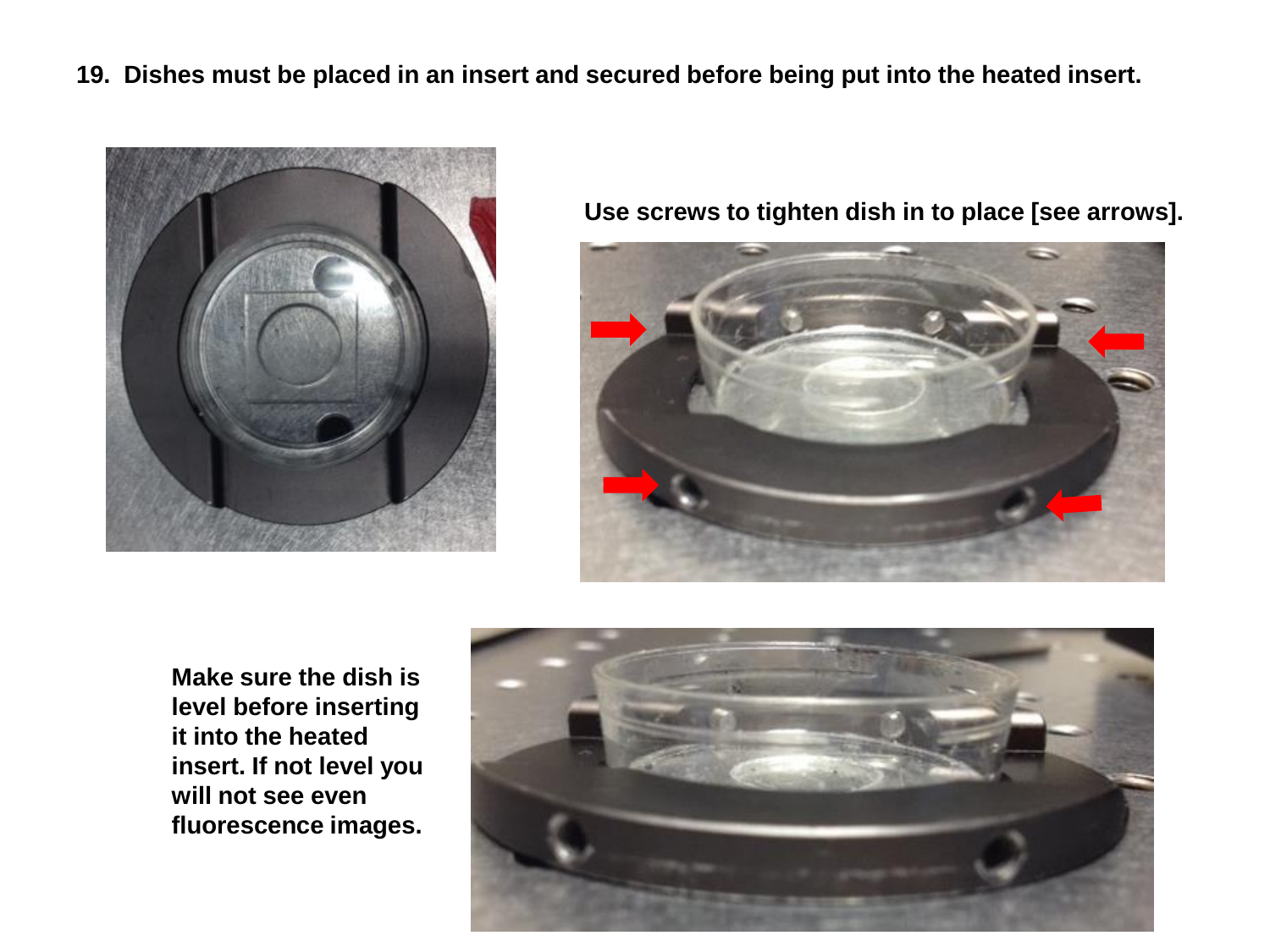**20. This shows how the dish holder fits into the heated insert.**